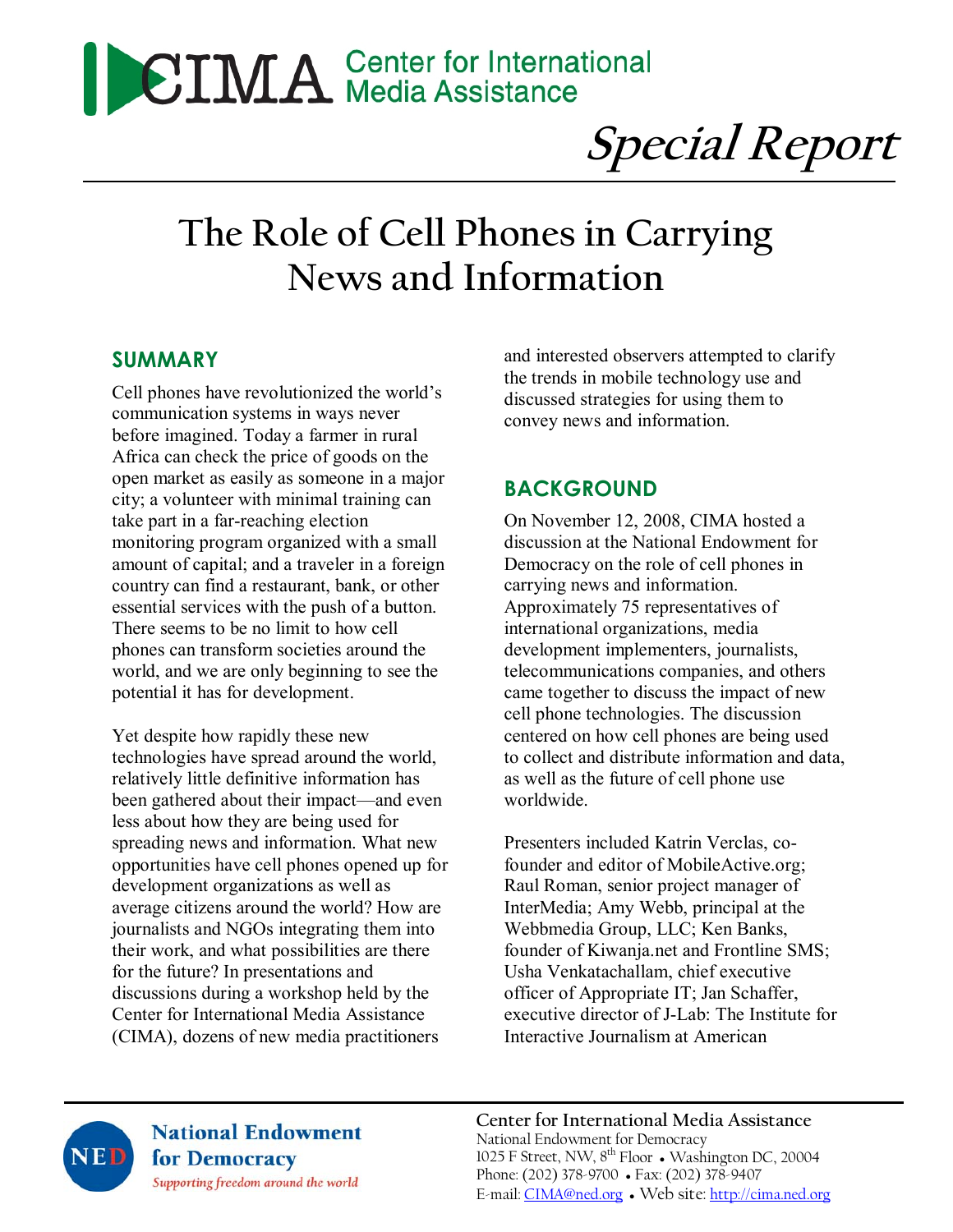University; and Ivan Sigal, executive director of Global Voices.

The event was divided into two sessions, each consisting of presentations followed by discussion. This report outlines the presentations and discussion in the order in which they occurred.

# **COLLECTING INFORMATION AND DATA**

#### **Presentations:**

*A Mobile Voice: The Use of Mobile Phones in Citizen Media* 

**Katrin Verclas**, Co-Founder, Editor, MobileActive.org (www.mobileactive.org)

Verclas told participants:

- The cell phone is the single most transformative technology ever, especially for development. People are connected worldwide as never before.
- It is the first technology that has grown more rapidly in the developing world than in the developed world. She said it is estimated that there will be 4 billion cell phones worldwide by the end of 2008, and 59 percent of recent growth has been in the developing world.
- Mobile phones are fundamentally changing the way people consume and produce media. The technology is changing the media landscape, but people are still grappling with what the future will bring.
- MobileActive.org has published a report on the technologies used in citizen media worldwide ("A Mobile

Voice: The Use of Mobile Phones in Citizen Media," http://mobileactive.org/mobilevoice-use-mobile-phones-citizenmedia). The report recommends participatory and user-centric (demand-driven) design, an enabling environment for the development of mobile technology, improved content, and innovative use of existing technologies.

*Mapping Cell Phones and Trends: Who, Where, Why, and How* 

**Raul Roman**, Senior Project Manager, InterMedia (www.intermedia.org)

Roman told participants:

- InterMedia surveys cell phone use around the world. Data gathered in two countries—China and Nigeria and two cities—Mumbai and Moscow—illustrate trends in the use of cell phones for receiving news.
- While cell phone penetration is greater in China, a similar percentage of cell phone users in Nigeria use them for news through services like Short Message Service (SMS or text messaging).
- In both countries, cell phone ownership is an urban phenomenon, skewed particularly toward youths. Nevertheless, rural ownership is growing much faster than in cities. Urban dwellers use their cell phones for news much more than rural people, who tend to use them for checking market prices of goods, getting weather forecasts and other tasks essential to their livelihoods.
- In Moscow, cell phone ownership and use for news have grown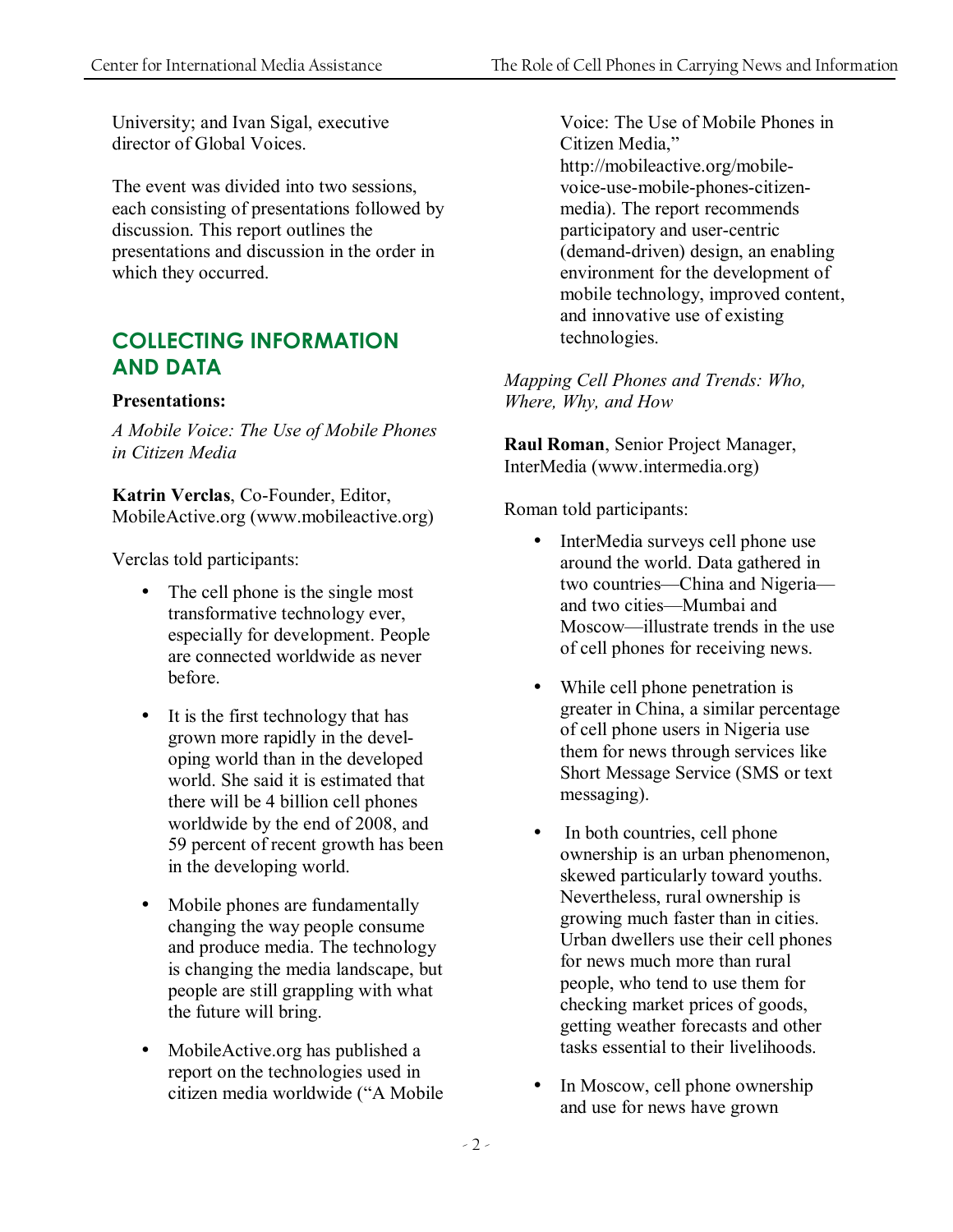steadily in the past few years—in in Mumbai, these numbers have grown exponentially in the same time.

• Cell phones should be regarded as complementary to other technologies, not as a substitute.

More research is needed on the quality and nature of SMS-based news and on whether people who get their news via their cell phones are well informed

Weekly Use of Cell Phones and Internet for News in China

23% 26% 15% 17%

2006 2007

41%

**National** Urban Rural



InterMedia gathered the following statistics in surveys from 2005 to 2007:





- Live in Urban Areas: 71%
- 34 Years Old or Younger: 77%
- Male: 58%
- Have Higher Education: 24%

• Live in Urban Areas: 59%

34%

- 34 Years Old or Younger: 58%
- Male: 50%

0% 10% 20% 30% 40% 50% 60% 70% 80% 90% 100%

• Have Higher Education: 21%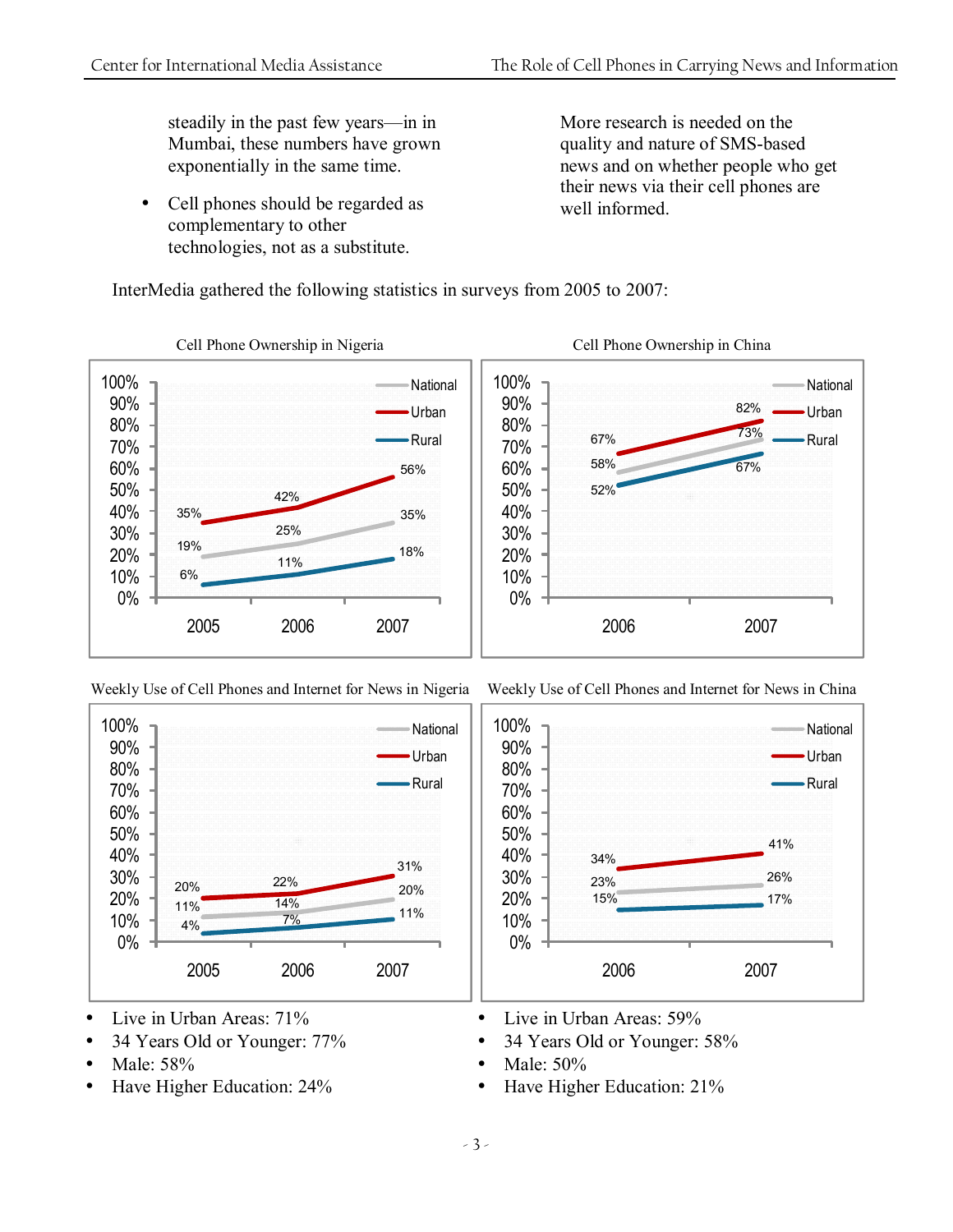

#### Cell Phone Ownership in Mumbai, India

Use of Cell Phones and Internet for News in Mumbai, India



Use of Cell Phones and Internet for News in Moscow, Russia

Cell Phone Ownership in Moscow, Russia



- Mobile Users Who Use Their Cell for News at Least Once/Week: Over Half
- 34 Years Old or Younger: 65%
- Male: 70%
- Have Higher Education: 35%

*MoJo: Integrating Mobile Telephony into the Media Development Matrix* 

**Amy Webb**, Principal, Webbmedia Group, LLC (www.webbmediagroup.com)

- Mobile Users Who Use Their Cell for News at Least Once/Week: Over Half
- 34 Years Old or Younger: 43%
- Male: 42%
- Have Higher Education: 88%

Webb told participants:

• The U.S. has a distorted view of how technology is developing because so much of the new applications and technology are in the developing world.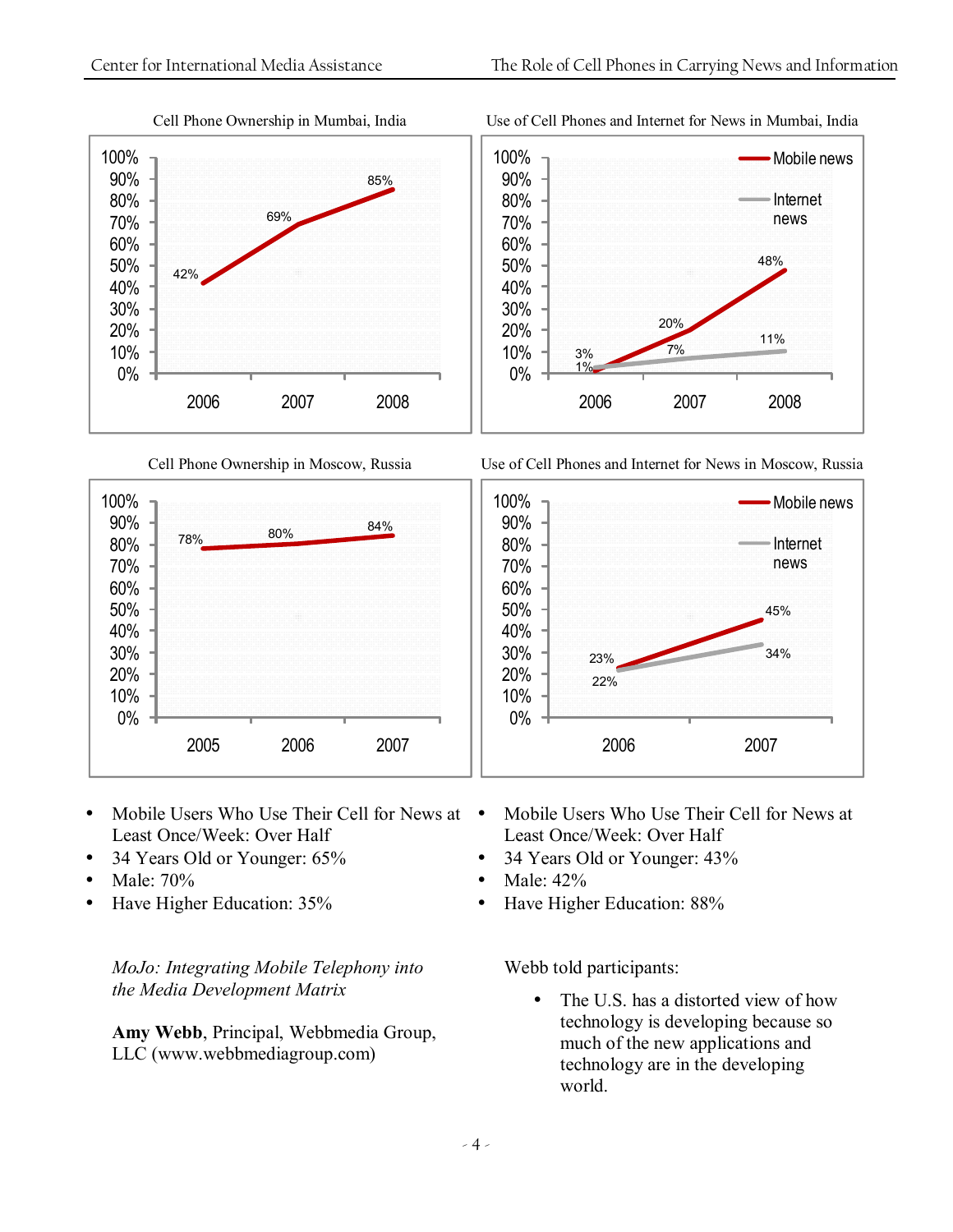- It is important for groups wishing to use cell phone technology to realize that it is not a one-way street; information can be sent both to and from users. News organizations should be inviting responses to their stories via SMS.
- The "geospatial web" of mobile phone networks combines the user, the user's data, and the user's location, making unprecedented levels of personalized information available on a cell phone. Several applications are already available that can provide a user with information about his or her surroundings automatically.
- A variety of innovative mobile phone applications listed at http://www.mydigimedia.com/ CIMA html.

#### **Discussion**

Participants discussed whether it is possible to measure the impact of these new technologies, because they are changing so rapidly, with so many applications available that consumers are unaware of many of them. There has been very little comprehensive research done on mobile phone impact, with case studies reflecting secondary impact—such as on food price fluctuations based on the introduction of mobile technology, health care issues, and humanitarian assistance projects.

The role of cell phone technology in helping the spread of democracy was also discussed. Mobile phones have been instrumental in several election monitoring projects, particularly those organized by the National Democratic Institute in a number of countries, including Sierra Leone, Indonesia, Montenegro, and Albania. Several

participants suggested that more democracy assistance organizations need to look at how mobile technology can help them work more efficiently.

A number of participants also brought up the way cell phone technologies are changing traditional journalism, particularly with the ability of citizen journalists to gather information more rapidly than professional news outlets. Participants agreed that there needs to be more monitoring of the content of news that is delivered via cell networks to determine its quality.

Asked how cell phone applications spread among cell phone users, particularly those who are poor and uneducated, Roman said that 80 percent of people in urban areas of China learn about new applications from family and friends. There and elsewhere, he said, many applications are spread among the young urban elite. One participant suggested that development organizations and others wishing to get out their message should target such groups to reach a wider audience.

Participants also discussed the dangers presented by these new technologies—many of the features that make them so useful can also make them dangerous. At the simplest level, cell phones can be used to send false information and rumors. Perhaps more troubling to some participants is the ability of oppressive governments to utilize GPSenabled phones to monitor citizens. Webb explained that this feature can be turned off but that users would then be unable to utilize the "geospatial web" she had described. Encryption of data was suggested as a possible safety measure, but one participant pointed out that even that could attract the attention of authorities.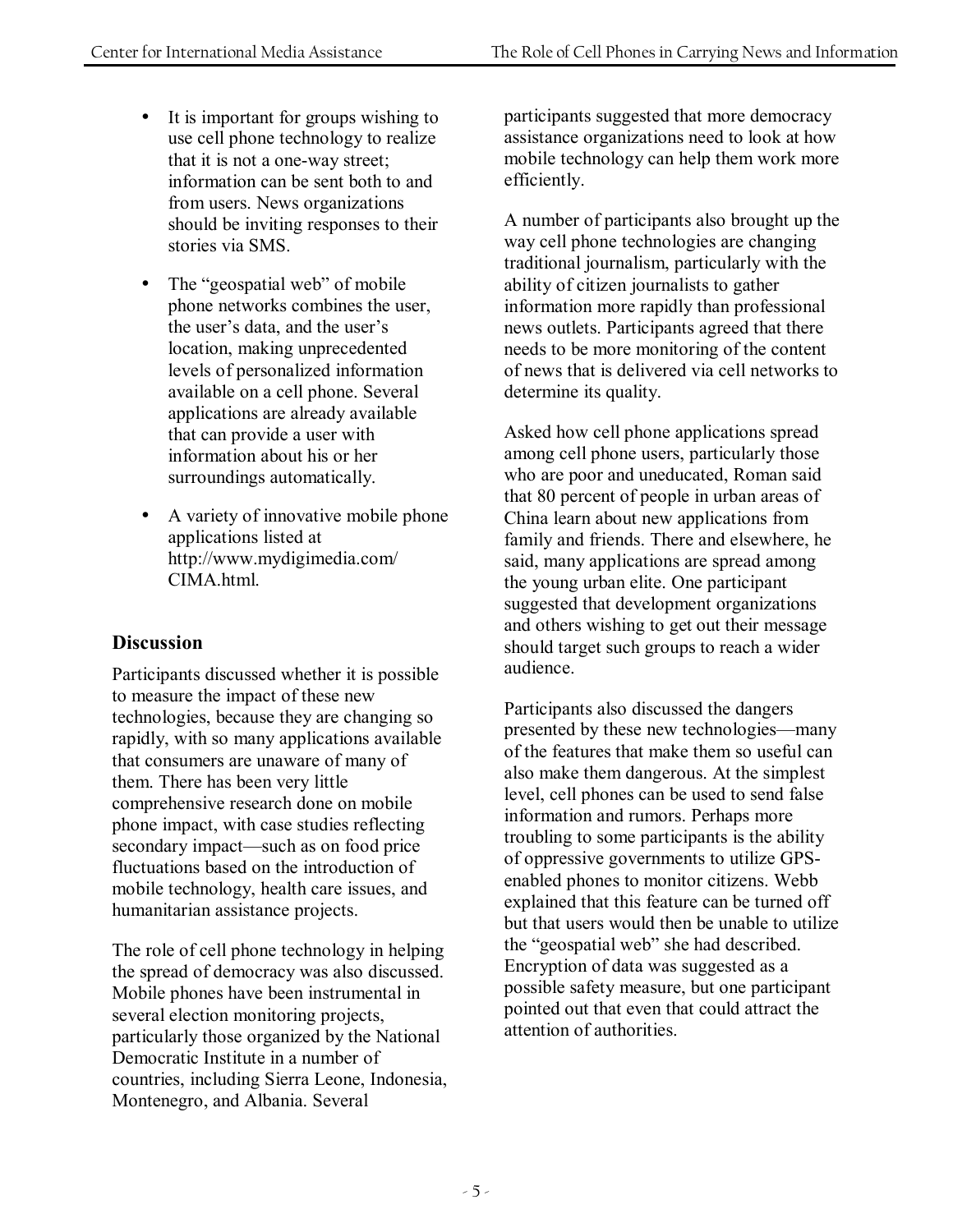# **DISSEMINATING INFORMATION AND DATA**

#### **Presentations:**

*Providing Support to NGOs and the Frontline* 

**Ken Banks**, Founder of Kiwanja.net and Frontline SMS (www.frontlinesms.com)

Banks told participants:

- There are many societies around the world whose citizens do not have access to basic information such as the name of an important drug, sports scores, or the name of an organization doing critical work in their area.
- Frontline SMS is a platform designed to allow communities of users (both on cell phones and other communication devices such as computers) to participate in two-way communications on various topics.
- The application is a sort of "Swiss army knife" that has been applied successfully to election monitoring, health alerts and other projects in places such as Nigeria, Zimbabwe, Pakistan, Malawi, Afghanistan, Iraq, Azerbaijan, Philippines, and Indonesia's Aceh region.
- The features that have made this application successful can be applied by others who want to develop their own applications:
	- o The software is free and works on available hardware;
	- o Projects are locally run and the implementing organizations own the data;
- o The application builds on local awareness;
- o It is highly replicable and scalable to fit varied needs;
- o Internet access is not necessary;
- o The application is easy to use, not requiring special training;
- o The software is driven by users' needs in a bottom-up fashion.

*Mobile Phone Technologies: To Infinity and Beyond?* 

**Usha Venkatachallam**, CEO, Appropriate IT (www.appropriateit.org)

Venkatachallam told participants:

- Cell phone use is growing exponentially, particularly in the developing world. The U.S. market is nearly saturated, which is part of the reason innovations are coming increasingly from the developing world.
- Organizations wishing to develop cell phone applications need to first consider end users—what kinds of cell phones do they use, and what do they want them to do? The most popular cell phone in the world is a basic Nokia model that has minimal features but is very reliable.
- Many would be surprised to learn what mobile networks are already capable of; they have a lot more potential than we realize.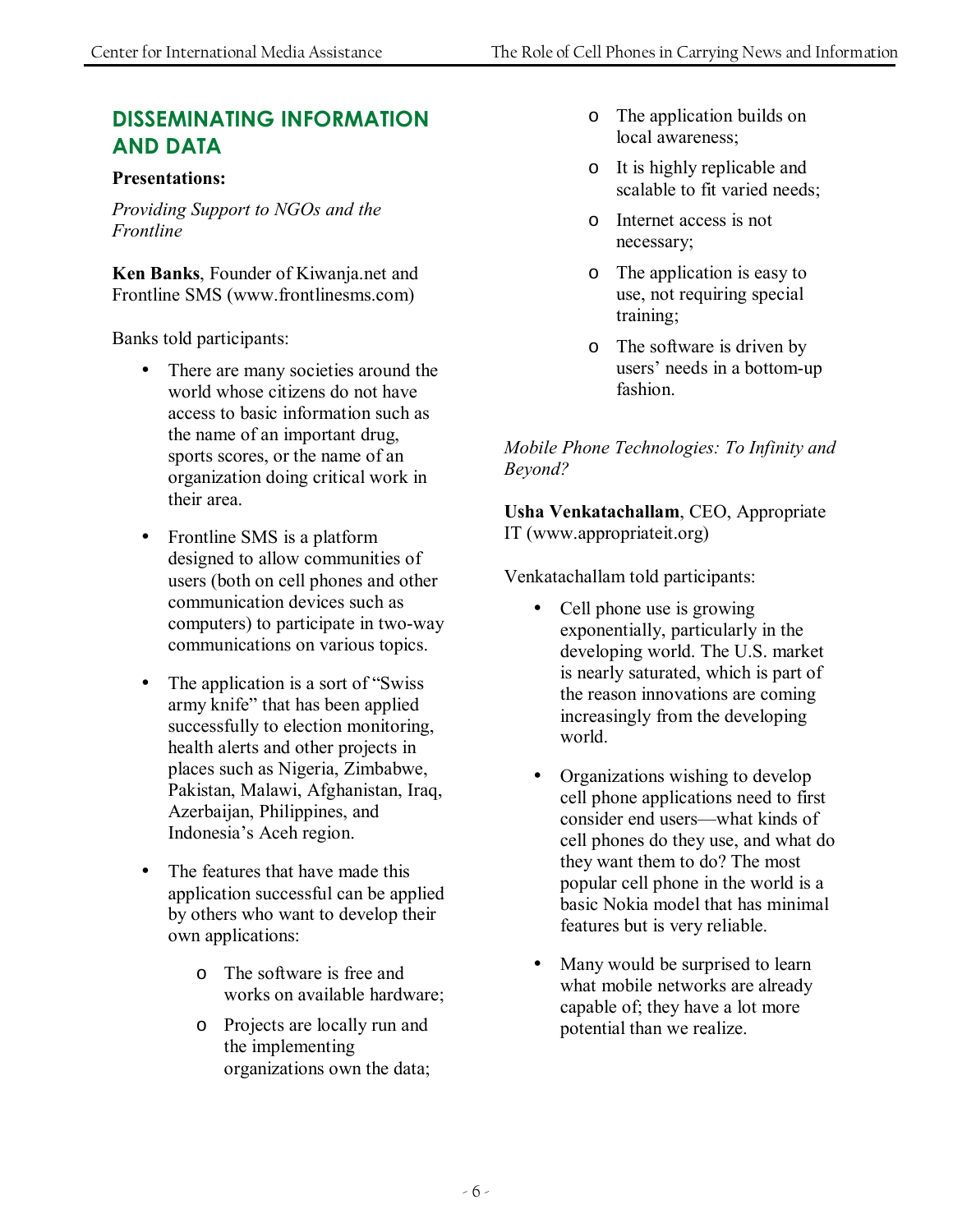*Innovative New Media Projects: Citizen Journalism and Participatory Reporting* 

**Jan Schaffer**, Executive Director, J-Lab: The Institute for Interactive Journalism, School of Communication, American University (www.j-lab.org)

Schaffer told participants:

- The use of cell phones for gathering and disseminating news is part of a larger shift worldwide toward citizen media, which gives ordinary citizens the ability to spread and receive information as never before.
- There are a number of sites that can empower individuals to share news and information. Some news services are even using citizen reports in their official news coverage.
- News services generally look at the spread of cell phones as just another platform through which they can have citizen participation. Some of these organizations have begun to look at each technology as a potential network for their information. Examples include CNN's use of iReport.com, MSNBC's *First Person*, the Associated Press's Mobile News Network, and EveryBlock.com, which compiles hyper-local news in a database covering 11 cities.

#### *Mobile Reporting: Conflict Zones and Humanitarian Information*

**Ivan Sigal**, Executive Director, Global Voices (globalvoicesonline.org)

Sigal told participants:

• Global Voices is a service that allows citizens to report on developments around the world through blogs that are translated into 18 different languages. As a result, communities that would normally never interact are able to communicate. Global Voices volunteers bring context to the site's blogs by reading related blogs and linking to them or taking excerpts from them.

- People on the ground are often able to beat professional news organizations and post their observations with about the same level of accuracy.
- Media are no longer just local or national phenomena; all events can become global. For example, when there was a dispute over the U.S. bombing of a village in Afghanistan, a local person with a cell phone was able to prove that many of the victims were not terrorists.
- To be truly effective, humanitarian projects should be designed for very specific outcomes. They should also link back into real grass-roots organizations rather than deal only with virtual communities.

#### **Discussion**

Participants discussed the impact citizen reporting through cell phones has had on traditional journalism and what the future will bring for this medium. Participants agreed that it is still unclear how the news media will adapt to the influx of information from citizen journalists. One participant described the changing journalism landscape as a shift from product to process—a story is never complete, and people can discuss events as they are happening.

Several participants described examples of how governments can use cell phone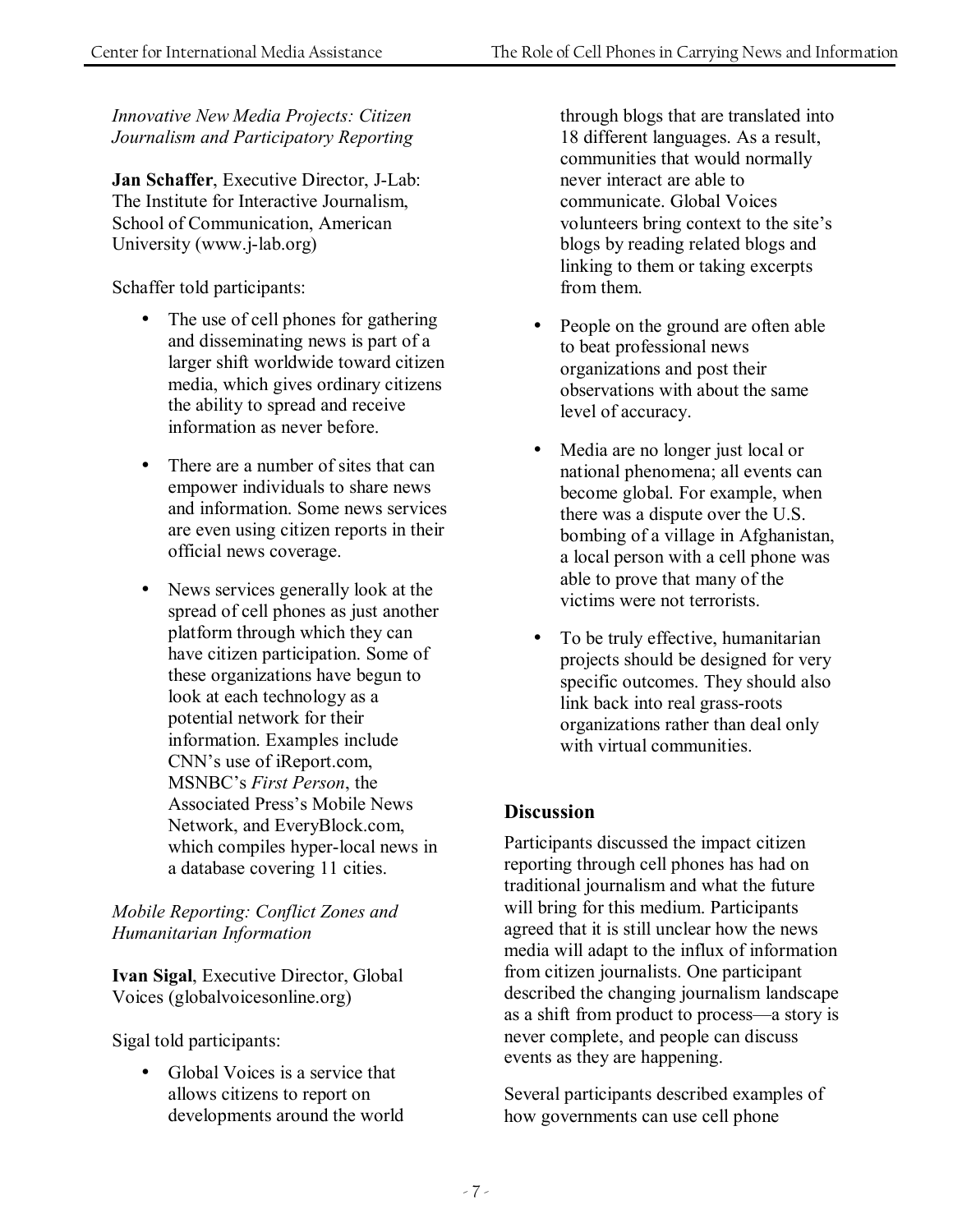technology to benefit their citizens. Some health ministries in Africa have begun partnering with telecom companies to provide citizens with important health information. Other countries have begun allowing citizens to pay for public services with their cell phones and some have begun using cell networks to keep citizens informed during emergency situations. These uses are all entirely dependent on governments.

Participants also agreed that the media development community needs to go beyond its comfort zone and reach out to development organizations to encourage them to use cell phone technologies. Many groups are unaware of the potential benefit mobile phones could have on their work or how to go about utilizing these new technologies. There should be greater cooperation between media developers and other development communities, participants said.

Several participants discussed methods of using cell phones to spread information other than through SMS. Picture and video messaging have the clear benefits of being able to spread images, while audio services such as radio-phone projects provide users with news stories that they might be unable to read. Mobile Web applications for cell phones offer some of the greatest potential for giving people who would otherwise not have it access to the Internet, though these technologies are slower to spread because of their cost. Participants agreed that SMS is likely to remain the predominant method of communication in the near future.

Mobile phones have affected rural and urban dwellers in different ways, participants agreed. Rural populations often are interested in different information than their urban counterparts, yet the two groups share a great deal of information (via cell phones and other media). Much of the information

being spread among rural areas originates in urban settings, but one participant suggested this might change, as rural populations are more interested in news that directly affects them.

## **GOING FORWARD**

Over the course of the half-day's presentation and discussion, broad agreement was reached on several points:

- **Rapidly evolving technology is difficult to track—Cell phones are** clearly a revolutionary technology for the developed and developing worlds alike. Yet the rapidity with which this new technology is changing makes it difficult to firmly understand exactly *how* it is affecting the world. Statistics are hard to come by, and most examples of impact are anecdotal. Additional study of the uses and impact of cell phone technologies would be extremely beneficial and could help development organizations better integrate these technologies into their work.
- The best ideas come from the **bottom up, not from the top down**—New cell phone technologies are demand-driven, and development projects using mobile technology should be too. Looking first at how the target audiences use their cell phones will help development organizations more successfully tap into their potential. Any projects using cell phones should be built from the ground up, based on what people are interested in and on what technology will allow them to do.